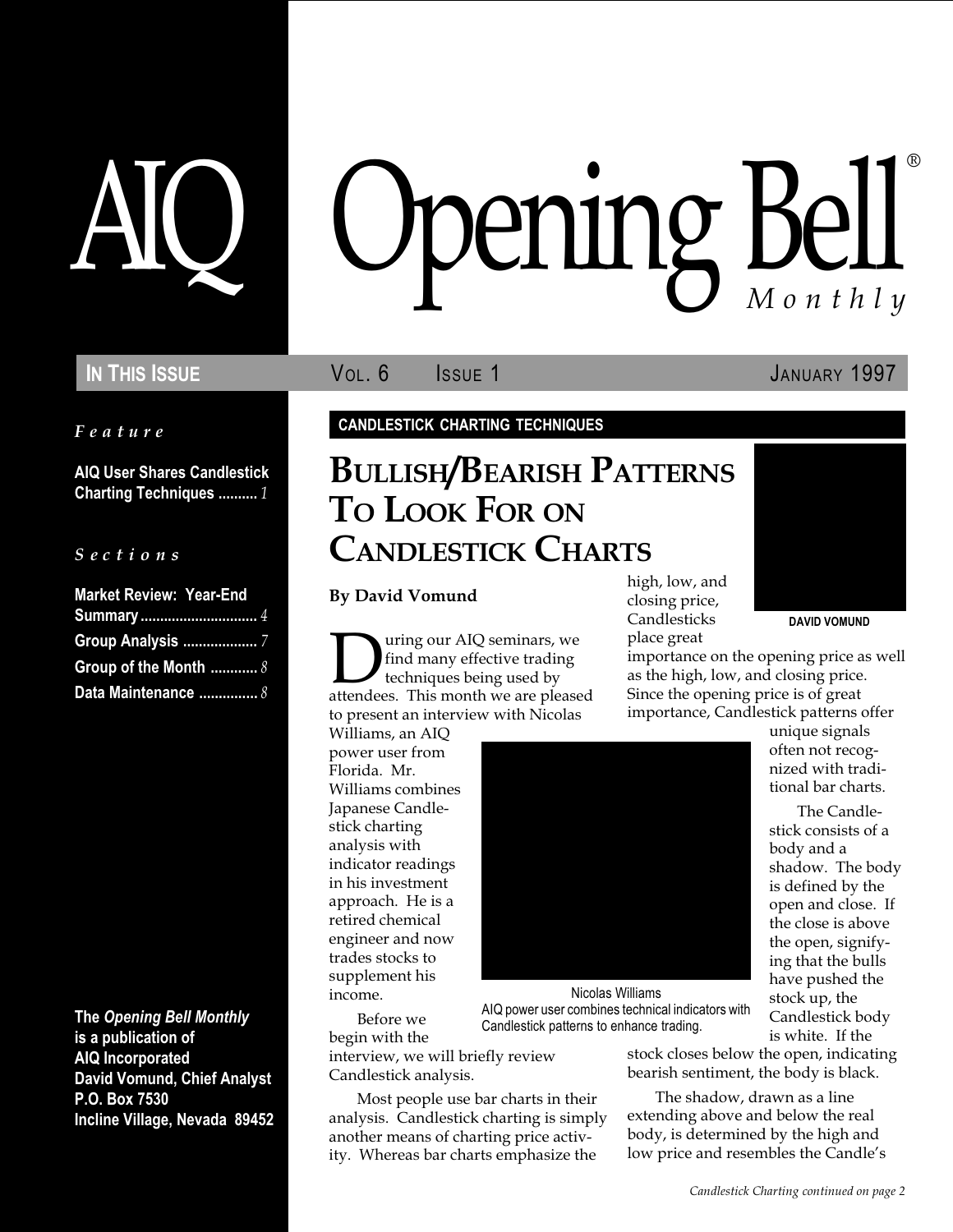## AIQ Opening Bell

### CANDLESTICK CHARTING TECHNIQUES continued ...

"wick," hence the name of the chart (see **Figure 1**). On the Candlestick charts, there are several patterns to look for which signify bullish and bearish conditions. TradingExpert's Technical Indicator Reference Manual has a good desciption of Candlestick construction along with patterns to look for beginning on page 86.

To learn more about Candlestick analysis, refer to Steve Nison's two books, Japanese Candlestick Charting Techniques and Beyond Candlesticks. For a catalog of investment books, call Traders' Library at 800-272-2855. Let them know you are an Opening Bell subscriber and you will receive a 15% discount for Mr. Nison's books.

Our interview with Mr. Williams follows.

Vomund: Thank you for giving us input on your trading strategy. Why do you use Candlesticks?

Williams: Most people use technical indicators to forecast activity. Bar charts are then used to simply tell you where the stock has been. By combining the indicators with a few basic Candlestick patterns, you can enhance your trading. One Candlestick that is very easy to spot has a long body. Another is one with long shadows. With the market on a confirmed buy signal, a long white Candlestick at or near the lower Bollinger Band should command your attention for a possible buy. The reverse is true for a large black Candlestick at or near the upper band.

### Vomund: What type of stocks work best with Candlesticks?

Williams: Candlesticks work well for high, medium, or low priced stocks. They also work well for stocks having high, medium, or low average volume. I often concentrate on the low capitalization stocks. The low-cap stocks are often not considered by portfolio and fund managers who have huge sums to invest. This is an area where the small investor using AIQ plus Candlesticks can win.

Vomund: Do you use Candlesticks for overall market timing?

Williams: Yes. One Candlestick pattern mentioned in Steve Nison's book is the Spinning Top with long shadows. Spinning Top Candlesticks have small real bodies. When this pattern is accompanied by high volume, it indicates accumulation or distribution depending on the price level. An excellent example of this occurred on July 16, 1996. The Dow Jones Industrial Average and no

fewer than 15 of the 30 Dow stocks exhibited a Spinning Top at or near the lower Bollinger Band along with high volume (**Figure 2**). AIQ issued an Expert Rating buy signal of 99-1 on July 12, and a few days later the Candlesticks were screaming to buy. At the same time, the 9-day Stochastic moved above the 20 level and the 14 day Commodity Channel Index (CCI) crossed above -100 two days later, thus confirming the move.

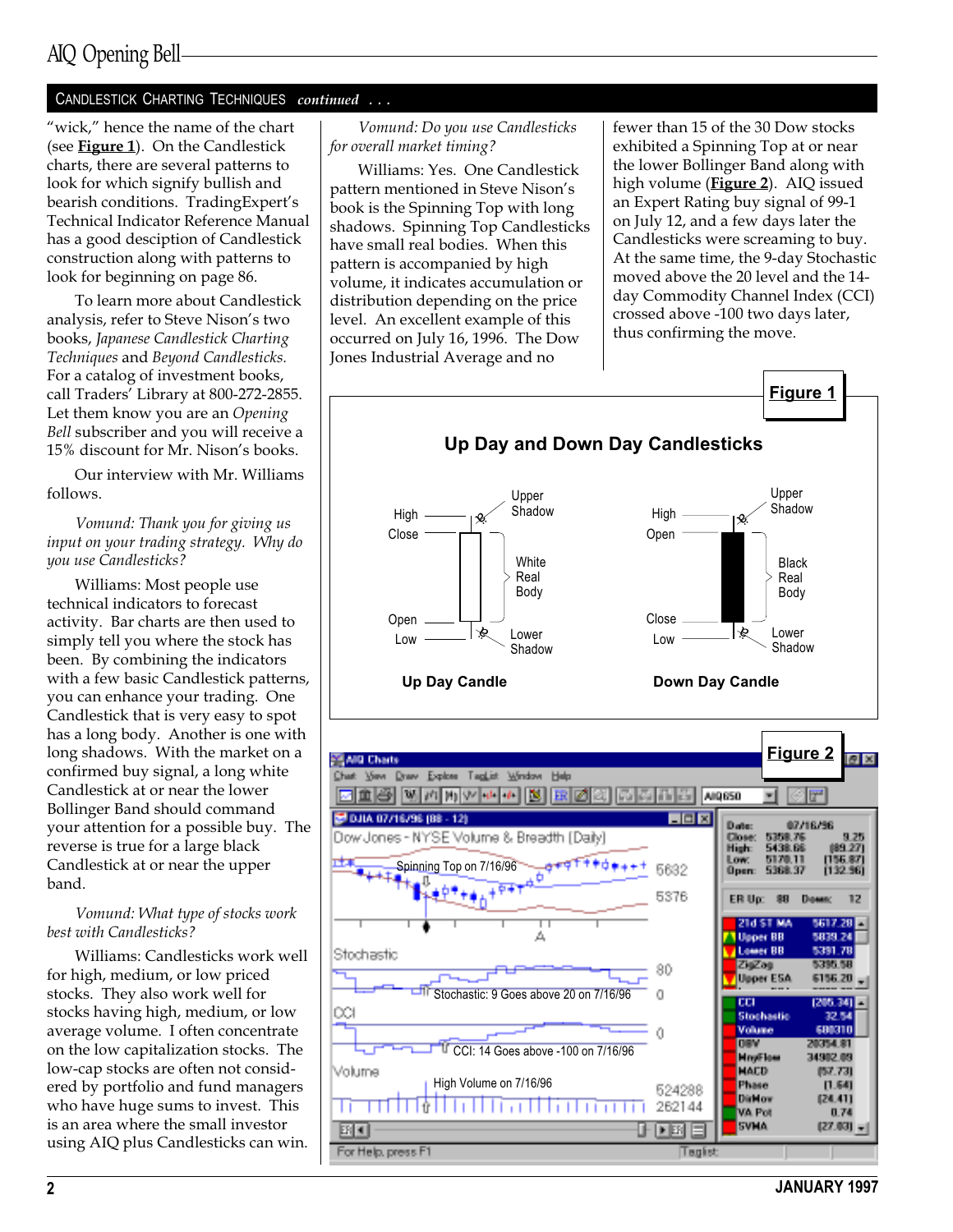### CANDLESTICK CHARTING TECHNIQUES continued . . .

Vomund: Can you give us an example of how you use Candlesticks on stocks?

Williams: A great example of how easy it is to spot bullish patterns is found on the IBM chart on July 25 (Figure 3). On that day, there was a very large white Candlestick with high volume. The prior day was a 21 day low but both the 9-day Stochastic and the 14-day CCI crossed above their oversold lines. While there were no high Expert Ratings and the Candlestick reached the upper Bollinger Band, there was a huge Window (price gap). The chart signaled a buy and IBM never looked back.

Another fairly long white Candlestick, also at the upper band, came on September 13, which should provide support for a future decline. A warning sign for stocks occurs when they break below a long white body.

Vomund: Is the analysis different for small-cap stocks?

Williams: Not really. Tredegar (TG) is a very low average volume stock and is not apt to be on the data base of many users (**Figure 4**). Several things worked together on 9/ 5/96 to signal a buy. First, there was an Expert Rating of 99-0. There were two recent high Expert Ratings counting a 16-56, which I believe is an effective bullish rating. On that day, there was a long white Candlestick which was a bullish engulfing pattern. TG formed an SMTP pattern (see Note below) and the 9-day Stochastic crossed above 20. Its 14 day CCI crossed above -100.

Another long white Candlestick, which is also a Belt Hold, came on 9/ 16/96 providing support for the sideways movement and negating the possible decline which was hinted by the Bearish Engulfing pattern.

The Shooting Star with light volume which came on 10/11/96 could have been cause for short term traders to exit. However, the Harami on 10/22/96 ended the decline. Since then, several fairly long white





Candlesticks may provide support for any future decline.

Vomund: Thanks for sharing your techniques with us.

Note: The SMTP pattern is from the Professional Traders Journal and occurs when the security hits a 10day low plus the range on the 10th day is the largest of the past 10 days. A final requirement is that the close on the 10th day must be in the top 25% of the day's trading range.  $\blacksquare$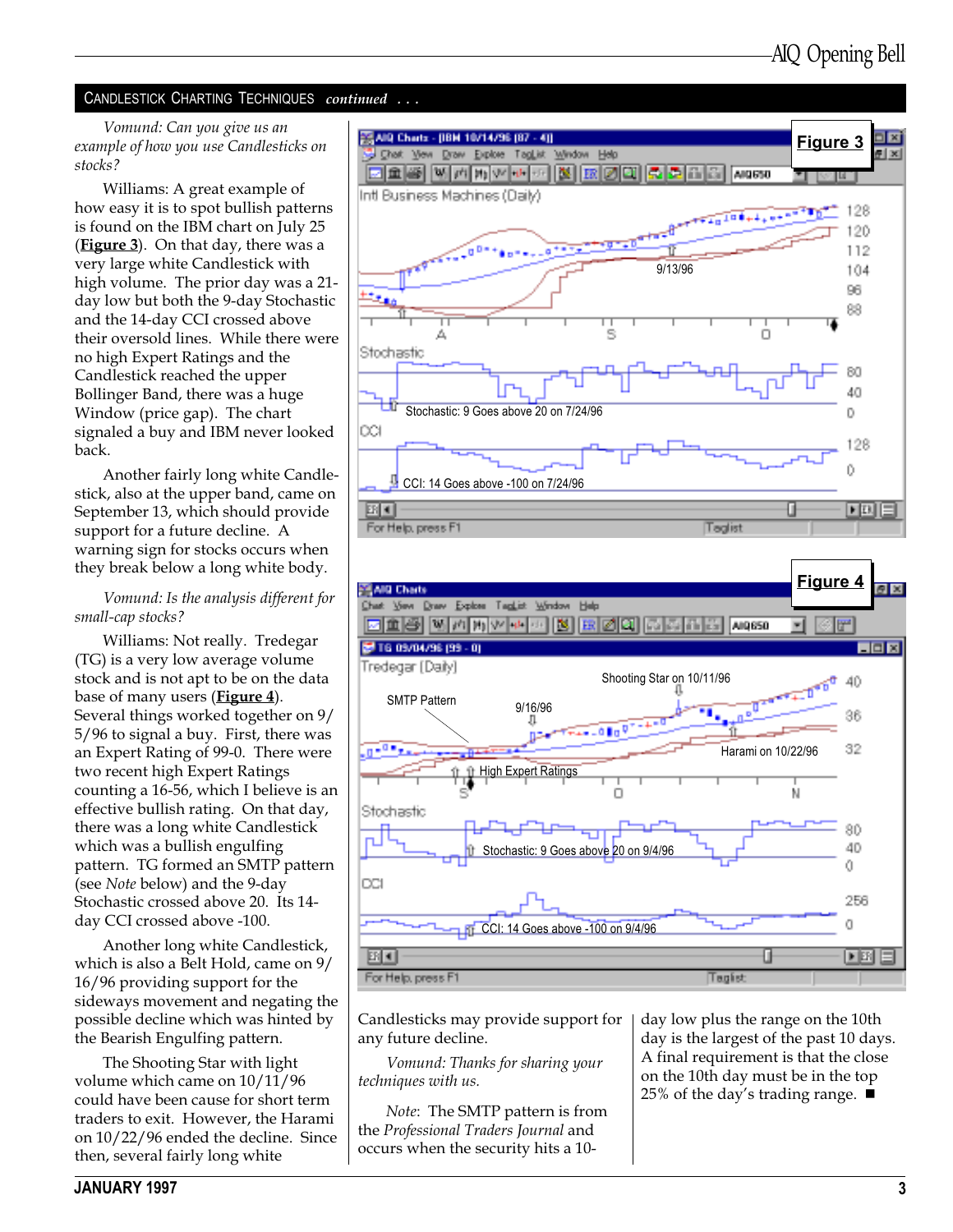### MARKET REVIEW

# YEAR-END SUMMARY: ANALYZING AIQ'S MARKET TIMING

### By David Vomund

Ur market timing model<br>
pegistered one signal in<br>
Rating on December 17. This signal registered one signal in December  $-$  a 95 up Expert was generated using data from either Dial/Data or Interactive Data. Because of the difference between theoretical high/low values versus actual high/low values, people who use Telescan did not get this buy signal. (For an explanation of the difference between actual and theoretical data, see the June 1996 issue of the Opening Bell).

The December 17 buy signal was simply a continuation buy signal, since the initial buy signal was registered on September 9 (no matter which data vendor you use).

In the following review, we'll examine the December 17 buy signal to summarize a lot of the market timing analysis previously covered in Opening Bell newsletters.

### Monitoring trendlines for support and resistance

We'll first look at a long term picture of the market by plotting the S&P 500 using weekly data (see Figure 5). We've drawn a trendline which begins with the December 1994 lows and connects the market lows of early 1996. This is the same trendline

When a support trendline is broken, it shouldn't immediately be erased. What was support now becomes resistance.

that was highlighted in the January 1996 and August 1996 Opening Bells.

This trendline acted as support for the entire 1995 rally and continued as support in early 1996. It wasn't until July 1996 that the market



fell below this trendline, signaling the start of a strong correction. While the S&P 500 only fell 7 1/2%, small company stocks were harder hit. The Russell 2000 and the Nasdaq Composite fell about 16% from their high points.

When a support trendline is broken, it shouldn't immediately be erased. What was support now becomes resistance. The market surprised most people when in late summer it rallied and once again approached this trendline. As you can see in Figure 5, the trendline acted as resistance during August but

the market rose above it in September. The trendline acted as support once again in October and the S&P 500 was just above the trendline at the time of the December 17 buy signal.

The December 17 AIQ market timing chart with daily data plotted is displayed in

**Figure 6.** The chart shows the 95 Expert Rating buy signal. We've drawn a short term trendline connecting the July, September, and October low points of the Dow Jones Industrial Average. At the time of the buy signal, the Dow was just above support.

### Signals from the Stochastic indicator

In the April 1996 Opening Bell, we discussed how the Stochastic indicator for a trending security will give very accurate signals in the direction of the trend. The direction of the market in December provides a good example.

We see in Figure 6 that the Dow is in an uptrend  $-$  it is above its upward sloping support trendline. Even though the market is in an uptrend, the small correction in early December was enough to move the Stochastic into oversold territory (a value below 20). On the day of the buy signal, the Stochastic rose above 20. The Stochastic gave a buy signal during an uptrending market.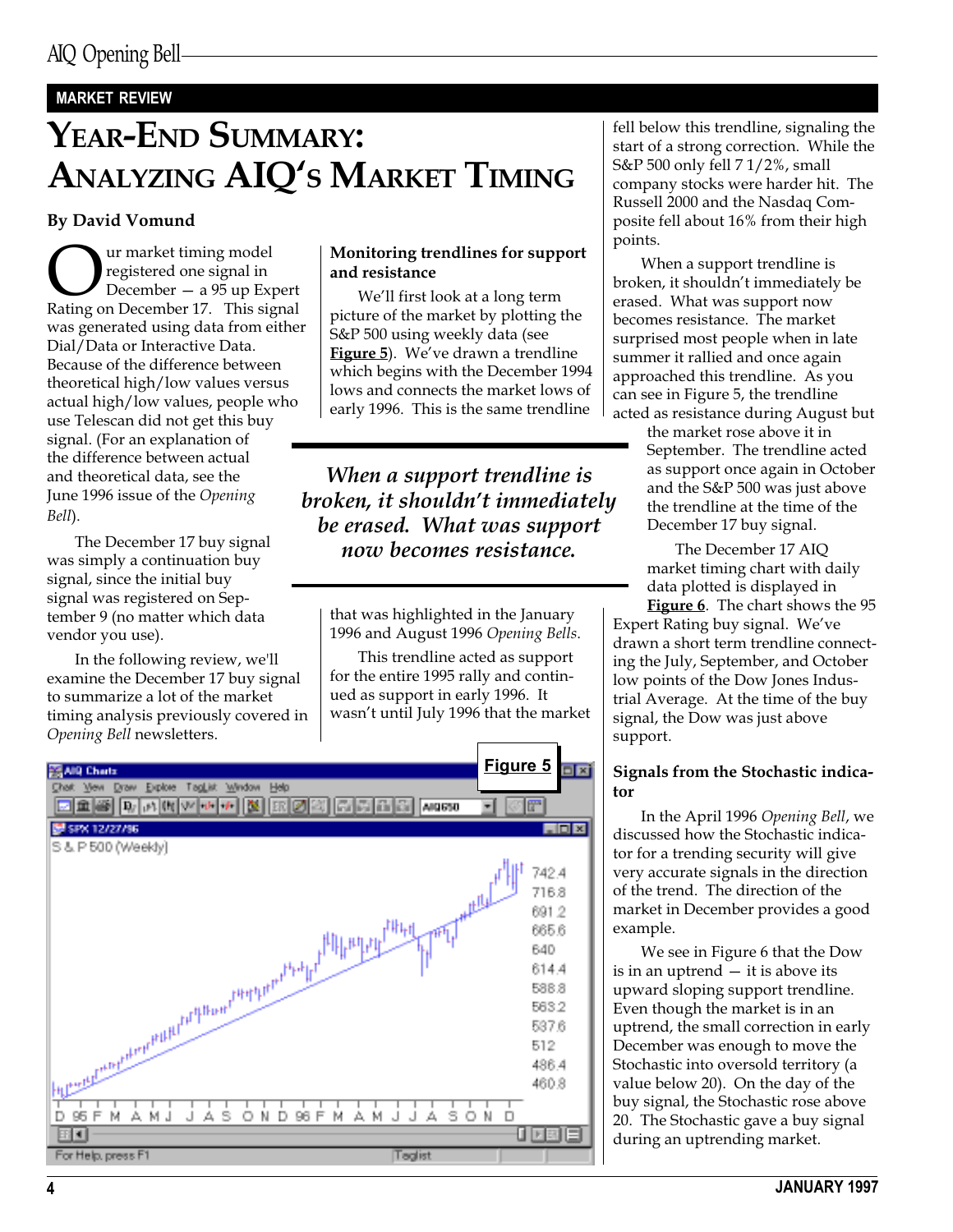### MARKET REVIEW continued ...

# work

In the July 1996 issue of the Opening Bell, we discussed how overbought and oversold levels can be set for the Advance/Decline Oscillator. We found that the market tends to rebound from weakness when the Advance/Decline Oscillator moves below a value of -100. This is especially true for an uptrending market.

At the time of the December 17 buy signal, the Advance/Decline Oscillator was well below -100 (see Figure 6).

### Market Log's WAL and US Scores

Examining the Market Log (**Figure** 7), we see the majority of the indicators on both the Market Plot and the Access Plot sections were moving lower at the time of the December 17 buy signal. This is fairly typical since the Expert Ratings are counter-trend. The indicators were moving lower but the technical picture was improving.

The US Score (upper left of the Market Log) was 96 - 4. This means that of the stocks giving unconfirmed signals, 96% were on the buy side, a



very bullish indication.

The WAL Score (from the Weighted Action List) was a neutral 53 - 47. This tells us that of the stocks giving confirmed signals, 53% are on the buy side and 47% are on the sell side. The WAL score was neutral but we knew that if the market began to advance, then we would see a high

| 爱 AND Reports<br>Reports Settings Vew Generate Help<br><b>IP</b><br>NCDE                                                   | Criteria                                              | <b>Chart Europeandale Marsis</b>                                                    | Build List                                                       | <u>Figure 7 Fis</u>                      |                      |
|----------------------------------------------------------------------------------------------------------------------------|-------------------------------------------------------|-------------------------------------------------------------------------------------|------------------------------------------------------------------|------------------------------------------|----------------------|
| <b>IE Hakel Los</b><br><b>TANK R</b><br>Date:<br>FB<br><b>SB = 6</b><br>WAL.<br>$53 - 47$<br>US.                           | Tuesday<br>7 - 33 Days 3<br><b>Chonge</b><br>$98 - 4$ | DUM:<br>D.MA<br>Group Score $23 - 77$ .                                             | 6308 33<br>39.98                                                 | SPK.<br>726.04<br>SPx.<br>图印刷<br>44+ 56- | $ \mathbf{x} $<br>ă. |
| MARKET PLOT<br><b>MACD</b><br>********<br>MD Ope.<br>********                                                              | <b>Bullish</b><br><b>Bernier</b>                      | <b>ADDESS ELITE</b><br><b>HACD</b><br><b>MD</b> Oxe                                 | <b>Beaue Delta</b><br><b>Boarish Bullish</b><br>00000000<br>4846 |                                          |                      |
| <b>Diffuse</b><br>经船舶的船舶 医肠腔切除术<br>wa Pet<br><b>OBV Pct</b><br>------------<br>(Publica)<br>M-37-41<br>********            | 309-909<br>1001010                                    | Dirtsi over<br>V.O. Phil<br><b>DEM Barr</b><br>PAGE<br><b>BLAN-1</b>                | 4848<br><b>Warrantee</b><br>44,440<br>0000<br>4444               |                                          |                      |
| <b>ME RIGHT</b><br>SWMA.<br>40 Line<br><b>CODODOOO</b><br>AD Indi<br>***********<br>AD One:<br>***********<br><b>SE-SD</b> | 349-349-349-349-<br>and and                           | <b>ME RSI</b><br><b>Movifices</b><br>自動學<br>MA 21<br><b>HA 100</b><br><b>MA 200</b> | 1000000000<br>6868<br>44.44                                      | 2012/08/20 08:00:00<br>360000            |                      |
| 404444444<br>Seminal<br>404444444<br><b>HIAO</b><br>00000000<br><b>BS SPX</b>                                              | 3093093030                                            | Indian<br>Rew Scr<br>HL021                                                          | 0000<br>********                                                 | 20202202<br>2012-01                      | œ.                   |
| Peter Rege Down to can Peter 2<br>For Help, press F1                                                                       |                                                       |                                                                                     | Tealist                                                          | <b>NUM</b>                               |                      |

percentage of stocks giving confirmed buy signals simply because there was such a high percentage of stocks giving unconfirmed buy signals. As the market moved higher, many of the unconfirmed buy signals would be confirmed.

 Analysis of the WAL and US Scores were covered in the November 1994 Opening Bell newsletter, and are also discussed in the new AIQ video on market timing.

Market Review continued on page 6

### PLEASE SEND CORRESPONDENCE TO:

Opening Bell Monthly G.R. Barbor, Editor P.O. Box 7530 Incline Village, NV 89452

AIQ Opening Bell Monthly does not intend to make trading recommendations, nor do we publish, keep or claim any track records. It is designed as a serious tool to aid investors in their trading decisions through the use of AIQ software and an increased familiarity with technical indicators and trading strategies. AIQ reserves the right to use or edit submissions.

For subscription information, phone 1-800-332-2999 or 1-702-831-2999.

© 1993-1997, AIQ Systems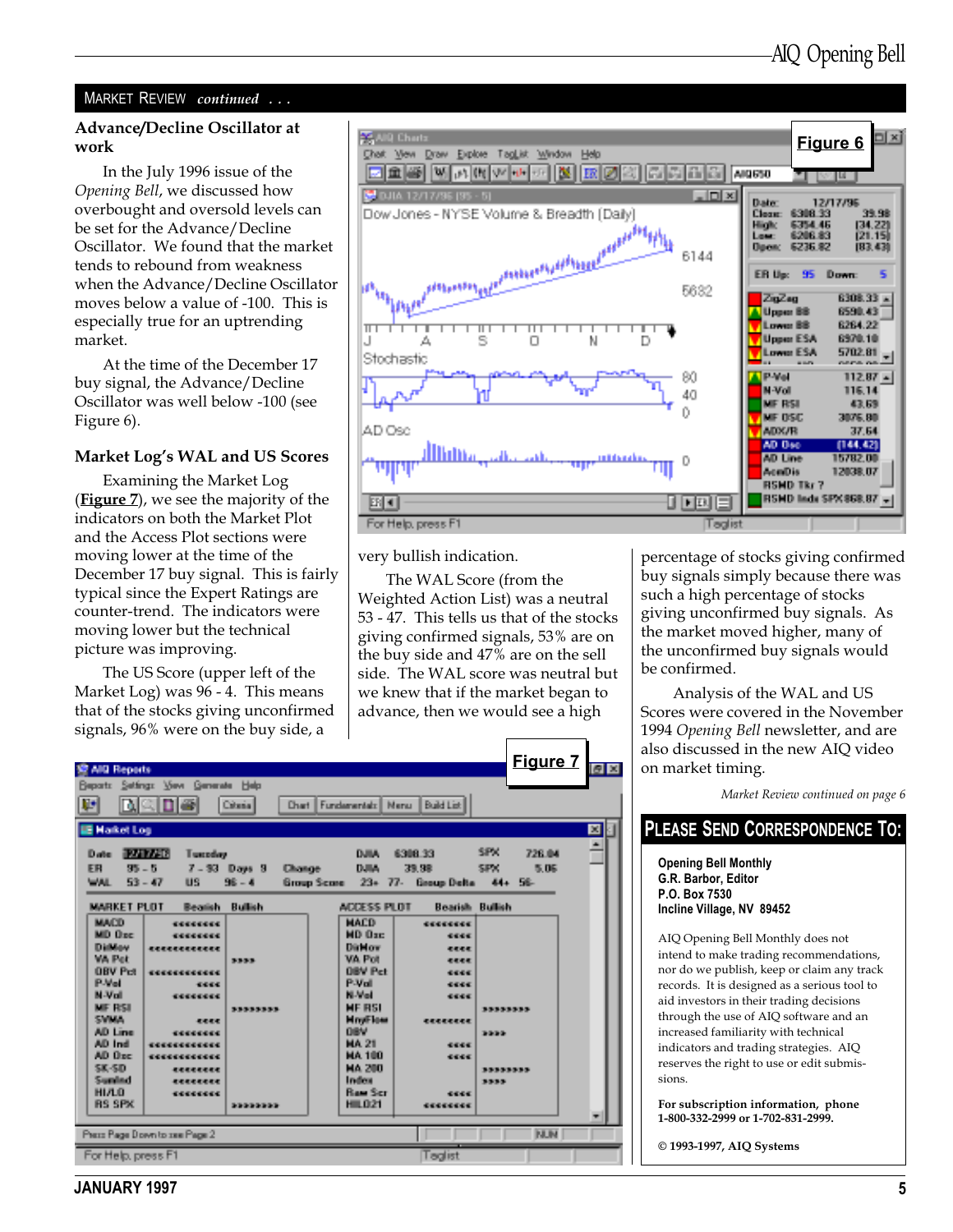### MARKET REVIEW continued ...

### Checking the Russell 2000

Turning to small company stocks, we see that the Russell 2000 dropped to the support trendline that was charted in the November 1996 Opening Bell. Whereas the S&P 500 corrected enough to move the Stochastic into oversold territory, the early December correction was less severe for small company stocks as the Russell 2000's Stochastic came close to but was unable to move into oversold territory (see Figure 8).

The RSMD Index SPX indicator, plotted in Figure 8, is the relative strength of the Russell 2000 versus the S&P 500 plugged into the MACD formula. This indicator began to move higher in late November, shortly after the Russell 2000 rose above its resistance trendline.

At the time of the December 17 buy signal, the RSMD Index SPX indicator was flat. Since large company stocks were at oversold levels, they bounced back the strongest when the market rallied after the buy signal. In the three days after the buy signal, the S&P 500 rose just over 3%. The Russell 2000 on the other hand only rose 1.9%. This was enough to turn the RSMD Index SPX lower, indicating large company stocks were outperforming on a short term basis.

An article on the RSMD Index

### Chok Yew Draw Explore TagList Window Help **因重要 网**内的过去分词 Ø 晶 langsan **BRUT 12/26/96** in der **Date** 12/26/98 Russel 2000 (Daily) Clean 956.98 367.00<br>355.83 推進 958.4 gang **Diamo** 2015 87 852 2020 306.38 -361 *17* Upper BB 345.6 Lower BB 300.DZ Upper ESA 398.57 339.2 Lower ESA 318.01 **Upper ARD** 366.08 <u>- </u>  $\Box$ Stochastic **SK-SD**  $[16, 20] -$ **NACD Dec** DD. 321 80 **RSI AID** 45.52 40 85 Tia 7 Ũ. RS Indu SPX ADX/R 21.27 RSMD Indx SPX **RSMD TR/ 7** D RSND lads SPX 52.04 verselly  $\left( 1\right)$ **CO** 81.43 **ADX Rate 11.3割** u d EF E For Help, press F1 Teglist

SPX indicator appeared in the April 1996 Opening Bell.

**ES AID Charls** 

### AIQ's market timing worked well in 1996

For the year 1996, AIQ's market timing model worked well. Table 1 shows the buy and sell dates for Expert Ratings greater than 95 along with the percent change in the S&P 500. Listed are the entry and exit dates for no confirmation and for Price Phase confirmation.



### 1996 Market Timing

| -- No Confirmation --                |                            |                                    | -- Phase Confirmation -- |          |                    |  |  |
|--------------------------------------|----------------------------|------------------------------------|--------------------------|----------|--------------------|--|--|
| <b>Buy Date</b>                      |                            | Sell Date % Change                 | <b>Buy Date</b>          |          | Sell Date % Change |  |  |
| 01/16/96                             | 04/03/96                   | 7.80                               | 01/18/96                 | 04/08/96 | 5.92               |  |  |
| 04/15/96                             | 04/17/96                   | $-0.14$                            | 04/16/96                 | 04/17/96 | $-0.53$            |  |  |
| 05/08/96                             | 06/07/96                   | 4.42                               | 05/10/96                 | 06/10/96 | 3.08               |  |  |
| 07/09/96                             | 08/29/96                   | 0.41                               | 07/18/96                 | 08/29/96 | 2.15               |  |  |
| 09/09/96                             | N/A                        | 11.60                              | 09/09/96                 | N/A      | 11.60              |  |  |
|                                      |                            | Return $w/o$ Confirmation = 25.96% |                          |          |                    |  |  |
| Return with Confirmation $= 23.80\%$ |                            |                                    |                          |          |                    |  |  |
|                                      | $S\&P 500$ Return = 20.26% |                                    |                          |          |                    |  |  |
|                                      |                            |                                    |                          |          |                    |  |  |

Waiting for confirmation helped keep you out of the market during the July downturn, but acting without confirmation produced a higher return for the year. Using a no confirmation strategy, the return from trading the S&P 500 was 26% (this assumes you buy or sell the S&P 500 the day of the signal and no money market interest is factored in).

Figure 8

.<br>B4

自衛

82.31

 $0.00$ 

### 1996 in review

1996 will be remembered as the year of the large company stocks. This was the second straight year of above average returns but the rallies were driven by only a few stocks. The narrowest measure of price activity, the Dow Jones Industrial Average, rose 26.01% in 1996. The slightly broader S&P 500 rose 20.26%.

The New York Composite, which measures the activity of stocks on the New York Composite, rose 19.06%. The Russell 2000, which measures the activity of 2000 small company stocks, only rose 14.76%.  $\blacksquare$ 

In addition to managed accounts, David Vomund publishes the Stock Alert Newsletter, an advisory for stock investing. To receive a free copy of Stock Alert, phone 702-831-1544.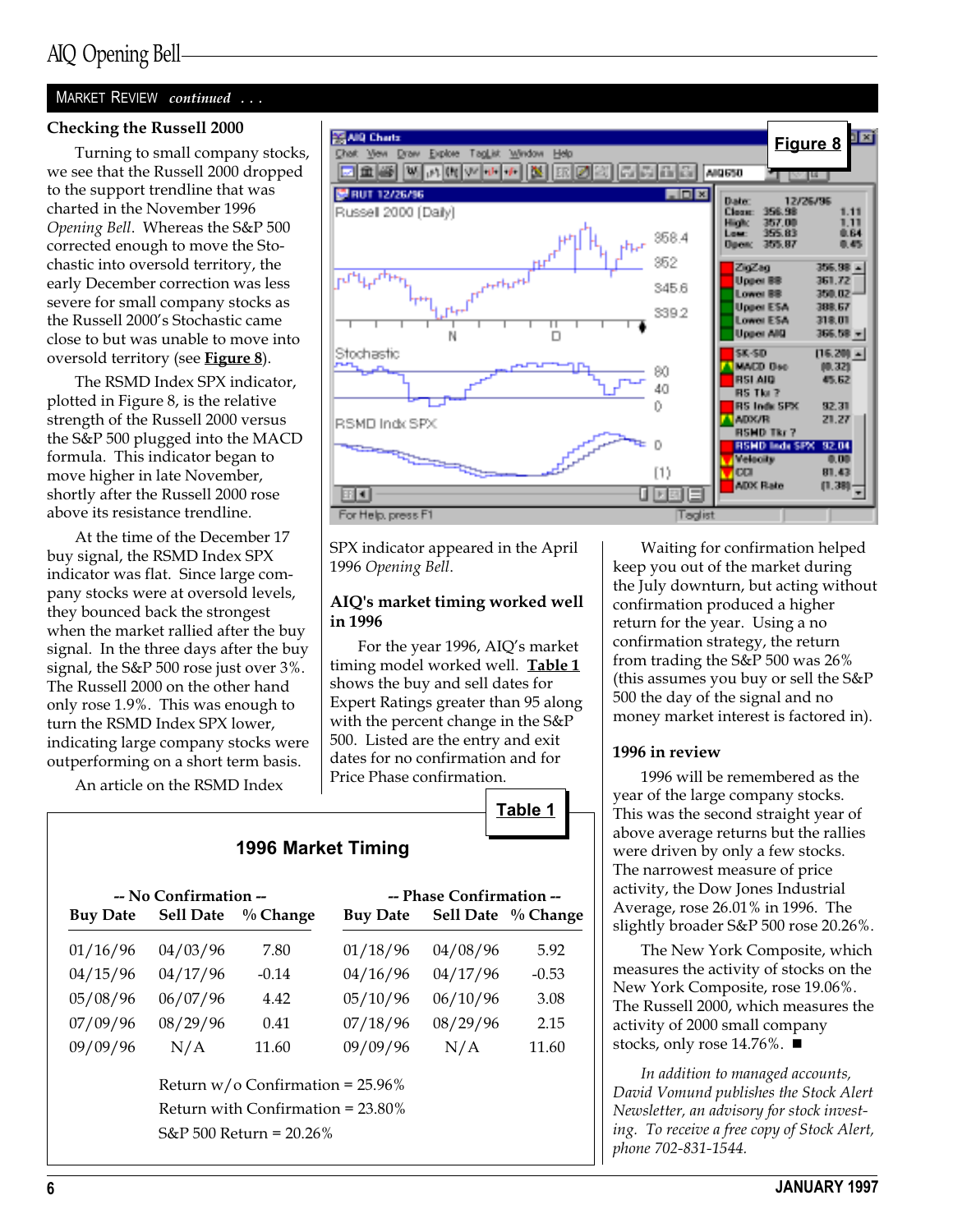Table 2

### GROUP ANALYSIS

# TESTING 'THE JANUARY BAROMETER' ON S&P INDUSTRY GROUPS

### By David Vomund

**M**any traders look to January<br>as a guide for the rest of the<br>Stock Traders Almanac, the direction of as a guide for the rest of the year. According to the the market in January correctly predicted the direction of the market for the rest of the year 89% of the time.

Since 1950, the market has followed the January direction of the S&P 500 Index for 41 out of 46 years. Only one very good year  $-1982$ followed a January loss.

Does the same hold true for industry groups? We set our Price Change Report to 22 days and ran the report on the Standard & Poor's industry group structure for January 31 for the years 1992 to 1996. This gave us a list of the best and the worst performing groups for the month of January for each year. We then looked at the performance of these groups for the remainder of each year (February to December).

Table 2 shows the results of our study. The percentage change figures

### AIQ 1997 Seminar

DoubleTree Hotel Lincoln Centre Dallas, Texas

Thursday through Saturday

March 13, 14, & 15, 1997

Guest Speakers: John Bollinger Tom Dorsey

For information, call:

1-800-332-2999

| Year  | <b>Best January</b><br>Groups $(\%)$ | <b>Worst January</b><br>Groups $(\%)$ | $S\&P 500 (%)$ |
|-------|--------------------------------------|---------------------------------------|----------------|
| 1992  | 47.31                                | 9.55                                  | 6.59           |
| 1993  | 30.55                                | $-10.07$                              | 6.31           |
| 1994  | 5.50                                 | 0.92                                  | $-4.64$        |
| 1995  | 31.59                                | 49.92                                 | 30.93          |
| 1996* | 21.06                                | 24.00                                 | 17.25          |
|       | Five Year Avg. 27.20                 | 14.86                                 | 11.29          |
|       | *Through 12/19/96                    |                                       |                |

represent statistics for February through December. Therefore, the second column in the Table lists the February through December figures for the five groups that performed best during the month of January. The third column lists the February through December figures for the groups that were the worst performers during the month of January.

We see that the best performing groups in the month of January did outperform the market (S&P 500) in each of the last five years. The best results came in 1992 and 1993. More recently, the groups have only slightly outperformed.

While the results are good for the groups that performed the best in January, the same cannot be said for the worst performing groups in January. In 1993 and 1994, the worst performing groups in January continued to underperform but they performed very well in 1995 and 1996. In 1995, three of the five worst performing groups in January were technology related. By the end of the year, these technology related groups were some of the best performing

industry groups.

Five years of study is perhaps an insufficient amount of time to draw definite conclusions, but the results of the study are nonetheless quite interesting.  $\blacksquare$ 

### Year-End Index of 1996 Articles

Opening Bell subscribers may obtain a free Index of 1996 Opening Bell articles by calling 1-800- 332-2999. Happy New Year.

### AIQ Educational Videos

Four educational videos are now available from AIQ:

- Market Timing \$69.00
- Growth Stock Investing \$69.00
- Advanced Group Analysis \$69.00
- TradingExpert Basic Tutorial \$25.00

Package discounts available.

Call 1-800-332-2999 to order or for more information.